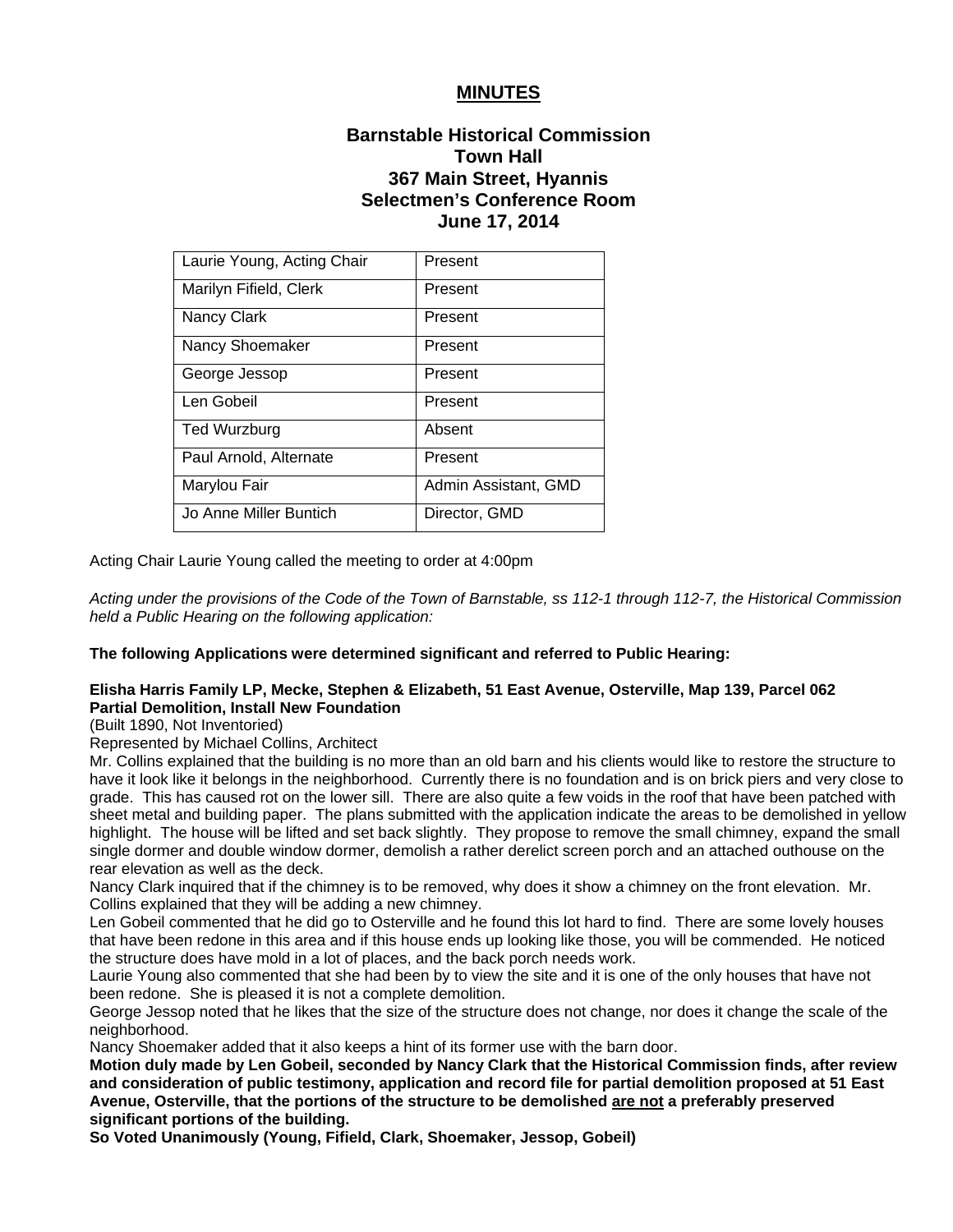**Motion duly made by Len Gobeil, seconded by Nancy Clark that in accordance with Chapter 112F the Historical Commission determines that the demolition of the proposed portions of the structure located at 51 East Avenue, Osterville would not be detrimental to the historical, cultural or architectural heritage or resource of the Town.** 

**So Voted Unanimously (Young, Fifield, Clark, Shoemaker, Jessop, Gobeil)** 

#### **NOTE: The following application was taken out of order and heard first on the Agenda**

### **Gevorgyan, Garik, 36 Old Colony Road, Hyannis, Map 306, Parcel 117 Demolition of Restaurant & Cottage**

(Build 1925, Not Inventoried)

Represented by Attorney David Lawler

Attorney Lawler stated that there are two buildings located on the lot. One is listed by the Assessor's as built in 1950 and identified as a log cabin. These logs did not come into existence until the late 1950's and therefore, it is not within this Commission's jurisdiction. The main structure is within the board's jurisdiction and most likely built in the late 1920's. There is no architectural significance as all the trim, windows and doors were replaced most likely in the 1980's and he did not believe there is an historical significance attached to the building. He added that he sent out letters to the abutters and set up a meeting for anyone with questions, but no one appeared.

Laurie Young opened the discussion up for Public Comment as Commissioners had no questions.

Jan Cook inquired as to the age of the log cabin structure. Her research shows that there was a building there in 1904. She grew up in the neighborhood and she recalled the house always being there.

Attorney Lawler added that he also checked the Town's building department records and found no information is available prior to 1950.

**Motion duly made by Len Gobeil, seconded by Nancy Clark that the Historical Commission finds, after review and consideration of public testimony, application and record file for demolition proposed at 36 Old Colony Road, Hyannis, that the structure to be demolished is not a preferably preserved significant building. So Voted Unanimously (Young, Fifield, Clark, Shoemaker, Jessop, Gobeil)** 

**Motion duly made by Len Gobeil, seconded by Nancy Clark that in accordance with Chapter 112F the Historical Commission determines that the demolition of the structure located at 36 Old Colony Road, Hyannis would not be detrimental to the historical, cultural or architectural heritage or resource of the Town. So Voted Unanimously (Young, Fifield, Clark, Shoemaker, Jessop, Gobeil)** 

### **Continued Applications**

### **Wolsieffer, Diane, 955 Main Street, Osterville, Map 117, Parcel 163**

## **Demolition of Chimney**

(Built 1851, Inventoried)

Represented by Diane Wolsieffer & Tim McNamara

Laurie Young reminded Commissioners that this application was continued so the applicant could seek further information on the cost of a faux chimney and perhaps a structural report. Raymond Richard was also present, and he stated that he grew up in this house and explained that removing the chimney now would eventually lead to adding a gas heater with a metal pipe that they would enclose with some type of chimney. But for now, for financial reasons, they simply seek to take to chimney down.

Laurie Young questioned what the structural integrity of the roof will be if the chimney comes down and nothing goes up. George Jessop noted that the roof will have to be strapped and will require some structural repair. Raymond Richard added that he is familiar with the options, but if they are not allowed to take the chimney down it will remain in disrepair. Len Gobeil noted that the applicants actually live in the house and the chimney currently leaks into the interior. He felt it was not within the Commission purview to make sure it is braced up and he said he would vote to allow them to take the chimney down.

Nancy Clark stated that the chimney does have architectural significance, and, aesthetically, a chimney is very important. She would want another chimney to go back up from the roof line, even if it is made of wood. Raymond Richard explained that they have tried to honor the house by keeping it the same color as it has been since the 1850's and he has personally reglazed every window.

**Motion duly made by Len Gobeil, seconded by George Jessop that the Historical Commission finds, after review and consideration of public testimony, application and record file for partial demolition, i.e., chimney, proposed at 955 Main Street, Osterville, that the portions of the structure to be demolished are not a preferably preserved significant portions of the building.**